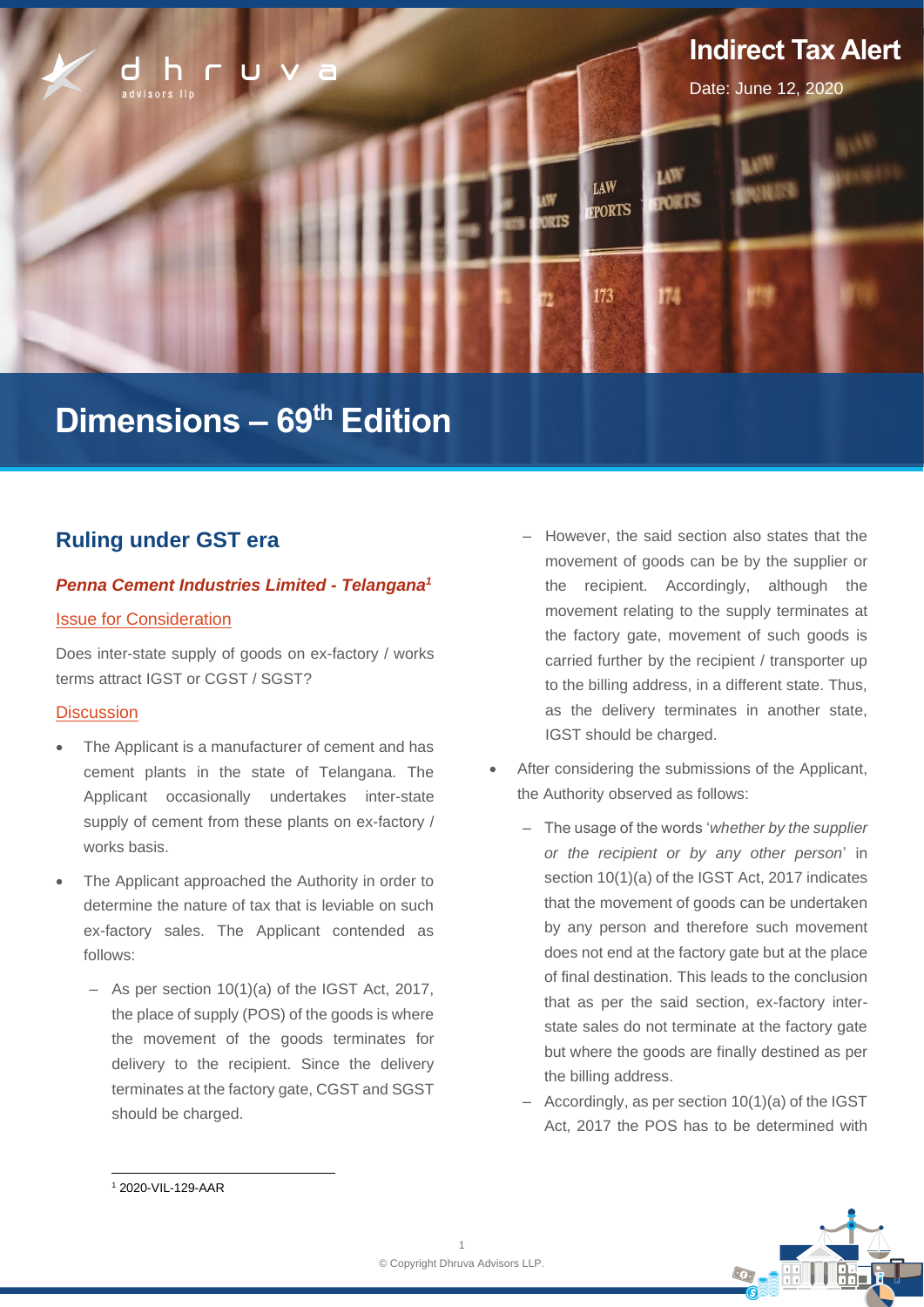reference to the location where the movement of goods ultimately terminates.

The movement does not terminate at the factory gate since the recipient transports the goods to another state. Thus, termination takes place at the location (in a different state) where the goods are consigned / destined for, and such movement is made by the recipient or the transporter authorised by the recipient.

### Ruling

Given that the location of supplier and the POS are in different states, the transaction should be regarded as an inter-state supply and accordingly, IGST should be charged.

### **Dhruva Comments:**

It would be interesting to examine interpretation done by Courts under erstwhile CST laws while determining inter-state sale and whether the same would apply under the GST laws.

# **Judgments under Pre-GST era**

## *M/s. Ascend Telecom Infrastructure Pvt. Ltd.* **v.**  *Assistant Commissioner (CT), CCE, Tamil Nadu<sup>2</sup>*

#### Issue for Consideration

Does the rendition of passive infrastructure service amount to transfer of the right to use goods to attract VAT under the Tamil Nadu Value Added Tax Act, 2006 (TNVAT Act)?

#### **Discussion**

The Petitioner provides passive infrastructure (PI) service to the Mobile Telecom Operators (MTOs). The Petitioner has erected a temporary shelter on leased land, which is equipped with air conditioners and connected to power supply generators and antenna. Next to the temporary shelter, the transmission tower / mast is erected. The PI

includes a temporary shelter and tower which can be used by two or more MTOs for provision of mobile service.

- The Petitioner has signed a Master Service Agreement (MSA) with the MTOs, under which the site-specific agreements were executed. The PI service provided by the Petitioner allows two or more MTOs to house their Base Transceiver Station (BTS), antenna and other accessories in the temporary shelter for receipt and transmission of cellular mobile signals. The BTS is connected to the antenna with the feeder cables, which run on the transmission towers of the Petitioner. The Petitioner is required to ensure a constant power supply and ambient temperature for efficient functioning of the mobile telecommunication equipment throughout, without any break. The Petitioner pays Service tax on the gross amount received from the MTOs.
- The Respondent raised a demand on the PI service provided by the Petitioner considering it to be a transfer of rights to use any goods liable to VAT by passing two separate orders (impugned orders) for the AY 2008-09 and 2009-10. Aggrieved, the Petitioner moved the Hon'ble High Court.
- The Hon'ble High Court observed as follows:
	- The nature of activity undertaken clearly indicates that the Petitioner provides a service as there is renting of space within the temporary shelter and on the transmission tower. Transfer of the right to use 'any goods' for a consideration is a sale as per section 2(33)(iv) of TNVAT Act. Furthermore, as per the decision of the Hon'ble Supreme Court in the case of *Bharat Sanchar Nigam Ltd.* v. *Union of India<sup>3</sup>* , a transfer of right of use should be to the exclusion of the owner and others, and exclusively in favour of the person in whose favour such a transfer of the right to use is made.
	- ‒ In the present case, there is no exclusive transfer of the temporary shelter or the transmission tower to any one of the MTOs. The space in the shelter and the transmission tower,



<sup>3</sup> (2006) 3 SCC 1

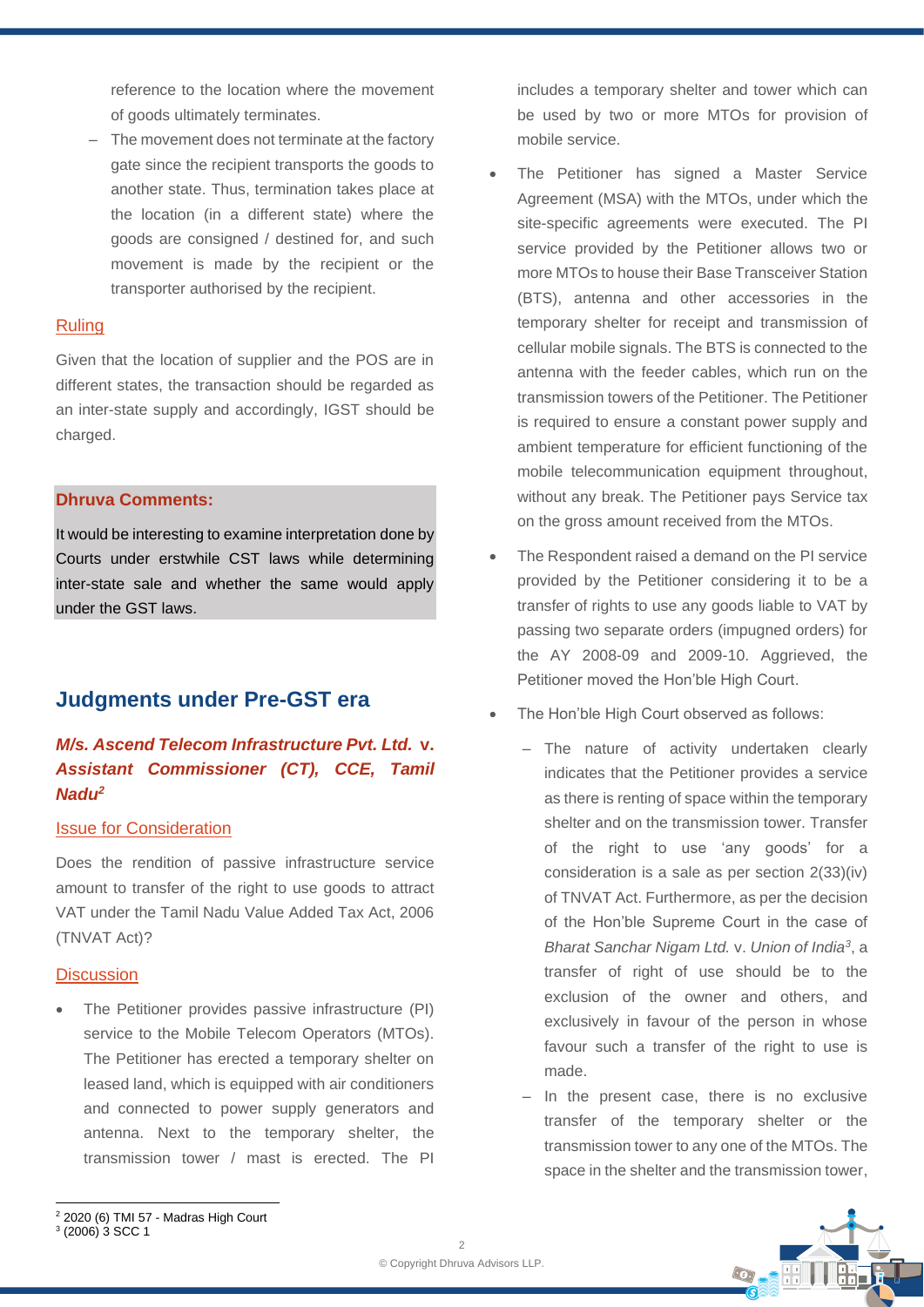provided on a shared basis, is charged separately, and would not come within the extended definition of sale as per section 2(33) of the TNVAT Act.

- The Court distinguished the reliance placed by the Respondents on the judgment pronounced in the case of *Antrix Corporation Ltd.* v. *ACT, Bangalore<sup>4</sup>* because it involved a different issue and was not related to the present case.
- The dominant nature test enunciated by the Hon'ble Supreme Court in the case of *Bharat Sanchar Nigam Ltd. (supra)* for composite supplies other than those mentioned in Article 366(29A)<sup>5</sup> of the Constitution of India is *"did the parties have in mind or intend separate rights arising out of the sale of goods?"*. The transaction would not be regarded as a sale in the absence of any such intention, even if the contract could be disintegrated.
- ‒ The Court also observed that wherever the extended definition of sale in Article 366(29A) of the Constitution of India is attracted, a transaction can be taxed under provisions of both the TNVAT Act and the Finance Act, 1994. Furthermore, it is for the assessing officer, under the respective enactments, to determine the value of two transactions and collect tax accordingly.
- In the present case, there is no transfer of the right to use the goods as contemplated under Article 366(29A)(d) of the Constitution of India and section 2(33)(iv) of the TNVAT Act. Furthermore, although the temporary shelter and the mast are goods within the meaning of Article 366(12) of the Constitution of India and section 2(21) of the TNVAT Act, there is no exclusive transfer to exclusion of others to attract the levy of transfer of 'right to use'.
- The business model of the Petitioner is based on shared usage instead of exclusive usage of the PI and therefore, there is no deemed sale.
- ‒ Hence, tax is not payable by the Petitioner.

### **Judgment**

- There is no transfer of the right to use in terms of section 2(33)(iv) of the TNVAT Act even though the PI of the Petitioner are goods within the meaning of Article 366(12) of the Constitution of India and section 2(21) of the TNVAT Act.
- The Hon'ble High Court quashed the impugned orders and held that no tax is payable by the Petitioner.

### **Dhruva Comments:**

The judgment critically analyses the ambit of deemed sales comprising the 'transfer of the right to use any goods' and relies upon landmark judgment in the case of *Bharat Sanchar Nigam Ltd.* (*supra*) explaining the condition of exclusivity. The issue seems to be settled in view of favourable judgments pronounced by other High Courts.

It is also pertinent to note that, relying on the above decision, another judgment on similar facts has also been passed by the Hon'ble Madras High Court in the case of *Indus Towers Limited* v. *Union of India<sup>6</sup>* .

## *Commissioner of Service Tax* **v.** *Sobha Developers Ltd. 7*

### Issue for Consideration

Do services provided by incorporated clubs to their members amount to rendition of service from one person to another, considering the doctrine of mutuality and therefore are they liable to Service tax during the pre-negative list regime?

#### **Discussion**

The Respondent is engaged in the construction of complex and roads under the category *'construction of complex service and works contract service'* under the Finance Act, 1994.

 $\odot$ 

<sup>4</sup> (2010) 29 VST 308 (Kar)

<sup>&</sup>lt;sup>5</sup> Article 366(29A) of the Constitution of India defines the term tax on sale or purchase of goods. Sub-clause (d) of the said Article includes a tax on transfer of right to use any goods for any purpose for cash, deferred payment etc. <sup>6</sup> 2020 (6) TMI 84 - Madras High Court

<sup>7</sup> 2020-VIL-233-KAR-ST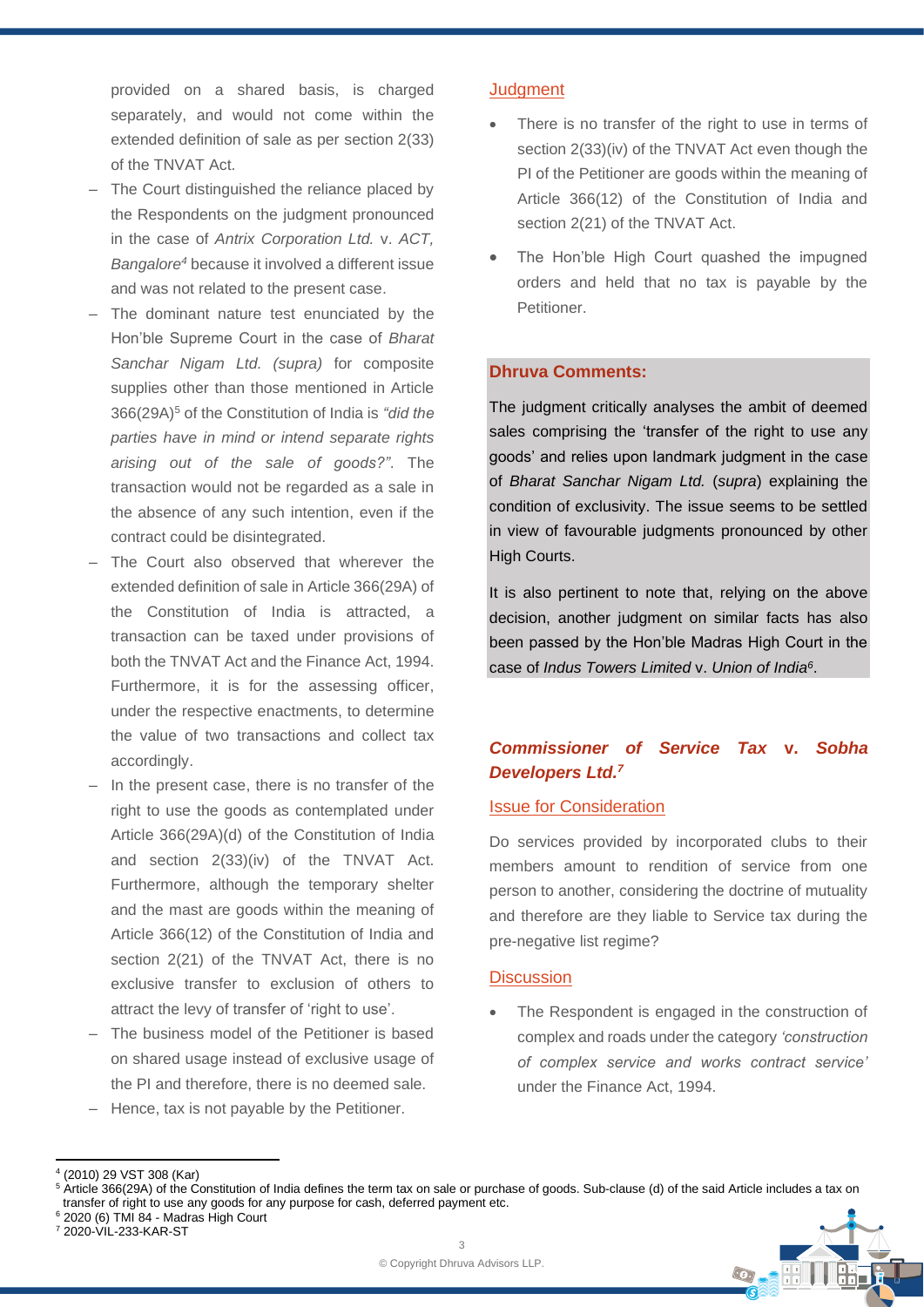- During the course of the audit, the Adjudicating Authority (AA) came across agreements entered into by the Respondent with their customers for the sale of residential apartments and certain amounts collected as non-refundable deposit towards the *'Club House and Swimming Pool'*.
- The AA issued a notice to the Respondent demanding Service tax for the period 2006-2011 and April 2011-March 2012 stating that the Respondent is rendering service under the category of *'Club and Association Service'*. This demand was confirmed by the AA after considering the reply filed by the Respondent. Thereafter, an appeal was filed before the Hon'ble Tribunal and was allowed by placing reliance upon decisions rendered by the Hon'ble Gujarat and Jharkhand High Court*.* Aggrieved, the authorities filed an appeal before the Hon'ble High Court of Karnataka.
- The Appellant submitted that the clubs are either companies registered under the Companies Act or societies registered under the Societies Registration Act and constitutes a separate legal entity i.e. having a separate legal identity from its members. Therefore, the doctrine of mutuality has no significance in the context of taxable service provided by the clubs to its members.
- The Respondent placed reliance upon the judgment pronounced by the Hon'ble Supreme Court in the case of *State of West Bengal* v. *Calcutta Club Limited<sup>8</sup>* in support of the orders passed by the Tribunal*.*
- Perusing the facts and circumstances of the case as well as the judgment in the case of *Calcutta Club Limited* (*supra*), the Hon'ble High Court observed as follows:
	- ‒ The issue involved in the present case has been settled by the Supreme Court decision in the case of *Calcutta Club Limited* (*supra*).
	- ‒ The companies and the cooperative societies registered under the respective acts and incorporated prior to July 1, 2012 should not be

covered under the Service tax net and thus, no Service tax liability arises.

### **Judament**

The Hon'ble High Court upheld the judgment given by Tribunal.

### **Dhruva Comments:**

Taxability of transactions between clubs / associations and its members have always been a subject matter of litigation under the Service tax and the VAT regime. It would be interesting to analyse the applicability of the principles of mutuality under the GST law.

# *State Tax Officer* **v.** *Abhishek Nagori – Liquidator for Asian Natural Resource (India) Ltd. (ANRIL) & Ors.<sup>9</sup>*

### Issues for Consideration

- Is the Liquidator correct in treating the Appellant as a Statutory Creditor and not a Secured Creditor?
- Does statutory provision under section 53 of the Insolvency and Bankruptcy Code, 2016 (IBC) override the provision under section 48 of the Gujarat Value Added Tax Act, 2003 (GVAT Act).

### **Discussion**

- ANRIL, previously known as Bhatia International Ltd. (BIL), was registered with the Commercial Tax department, Ahmedabad in Gujarat as a nonlocalised dealer since 2002. ANRIL cancelled their VAT and CST registration w.e.f. March 31, 2013. Thereafter, BIL registered itself at Surat in Gujarat under the name of ANRIL. Completion of assessments for the years 2006-07, 2010-11, 2011- 12 and 2012-13 revealed outstanding dues to the tune of  $\bar{c}$ 151 Million along with applicable interest.
- Recovery proceedings were initiated by the Appellant against the Liquidator of ANRIL in 2018 under the category of a Financial Creditor. Placing reliance on section 53 of the IBC, the Liquidator



<sup>8</sup> 2019-VIL-34-SC-ST

<sup>9</sup> TS-344-Tribunal-2020-VAT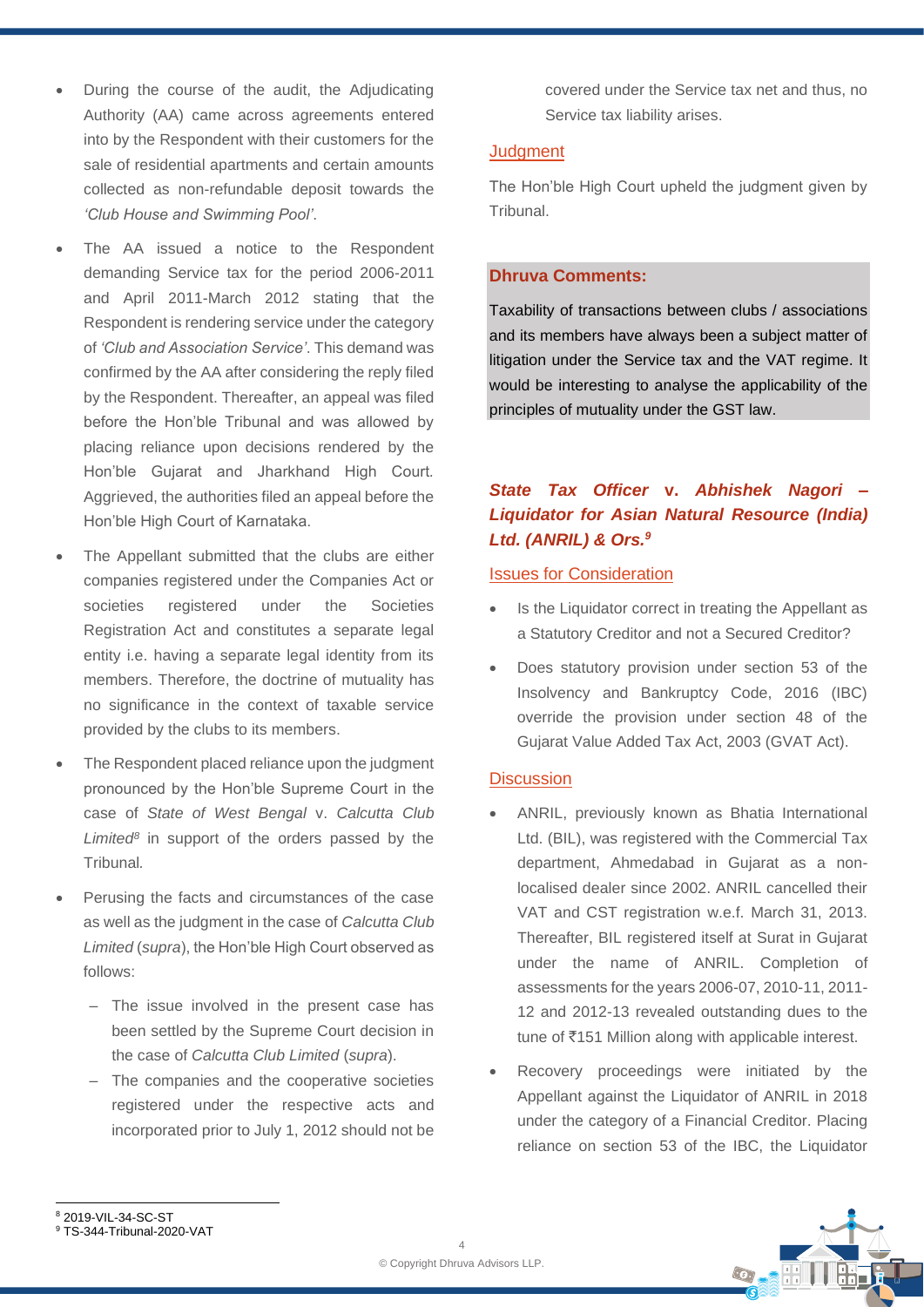denied the Appellant's claim under the category of a Secured Creditor.

- Aggrieved by the decision of the Liquidator for treating the Appellant as a Statutory Creditor and not a Secured Creditor, the Appellant filed an appeal under section 42 of the IBC.
- The Appellant submitted as follows:
	- Section 48 of the GVAT Act states that any amount payable to the Government by a person from whom any amount of tax, interest or penalty is recoverable shall be recognised as a doctrine of the first charge over the property of such person. On a combined reading of section 48 of the GVAT Act with section 3(31)<sup>10</sup> of the IBC it can be said that the tax dues of the Appellant would be covered within the ambit of the Secured Creditor.
	- The Appellant shall have the first charge over the property of the corporate debtor in terms of section 3(30)<sup>11</sup> of the IBC being an obligation for payment of dues arising under the GVAT Act.
	- Reliance was placed on the following judgments to substantiate the ground that the State or the tax department has priority or first charge over the property of a debtor:
		- o *Central Bank of India* v. *State of Kerala & Ors.<sup>12</sup>*; and
		- o *Cosmos Co. Op. Bank Ltd. <sup>13</sup>* Hon'ble High Court of Gujarat.
	- Reliance was also placed on an oral stay order passed by the Hon'ble High Court of Gujarat in the case of the *State of Gujarat* v. *Sanjay Kumar Agarwal<sup>14</sup>* against the order of the NCLT, Mumbai involving similar issues.
- The Respondent, while concluding that the Appellant falls under the category of a Statutory Creditor under section 53 of the IBC, submitted that he is duty bound to follow the provisions of the IBC and such provisions have an overriding effect over

the statutory provisions contained in law made by the Parliament or the State.

- Perusing the provisions enshrined under the GVAT Act and the IBC, the Hon'ble Tribunal observed as follows:
	- ‒ Reliance placed upon the case of *Sanjay Kumar Agarwal* (*supra*) cannot be squarely applicable to the present litigation proceedings till the ratio *de condi* in the case is decided by the High Court. In such circumstances, no legal infirmity is noticed in the decision to treat the Appellant as a Statutory Creditor and not a Secured Creditor and the Liquidator has followed the provisions under section 53 of the IBC.
	- The Hon'ble Supreme Court while examining the constitutional validity of the IBC in the case of *Swiss Ribbons Pvt. Ltd.* v. *Union of India & Ors.*<sup>15</sup> and various other cases found the provisions of the IBC as *intra-virus* i.e. constitutionally valid. It was held that the dues of the Financial Creditor must prevail over other dues including the statutory dues or government dues.
	- Plain reading of section 53 of the IBC reveals that the government dues have not been awarded priority over the worker dues or the Financial Creditor dues but have been accorded due weightage and priority as per the "*Waterfall Mechanism*" enshrined under section 53 of the IBC. Furthermore, this Bench while considering the case of *Mr. Sundaresh Bhatt* v. *Central Board of Indirect Taxes and Customs<sup>16</sup> ,* has taken a view that the provisions of the IBC would have an overriding effect over the Central Excise Act, 1944, and the Customs Act, 1962, even though both the statutes have the status of a special law and contain non obstante clauses.

<sup>11</sup> "secured creditor" means a creditor in favour of whom security interest is created

<sup>&</sup>lt;sup>10</sup> "security interest" means right, title or interest or a claim to property, created in favour of, or provided for a secured creditor by a transaction which secures payment or performance of an obligation and includes mortgage, charge, hypothecation, assignment and encumbrance or any other agreement or arrangement securing payment or performance of any obligation of any person

<sup>12</sup> (2009) 4 SCC 94

<sup>13</sup> SCA/3372/2012 order dated July 23, 2012

<sup>14</sup> Civil Application No. 23256 of 2019

<sup>15</sup> 2019 (1) TMI 1508 - Supreme Court

<sup>16</sup> IA No. 474 of 2019 in CP(IB) No. 53/NCLT/AHM/2017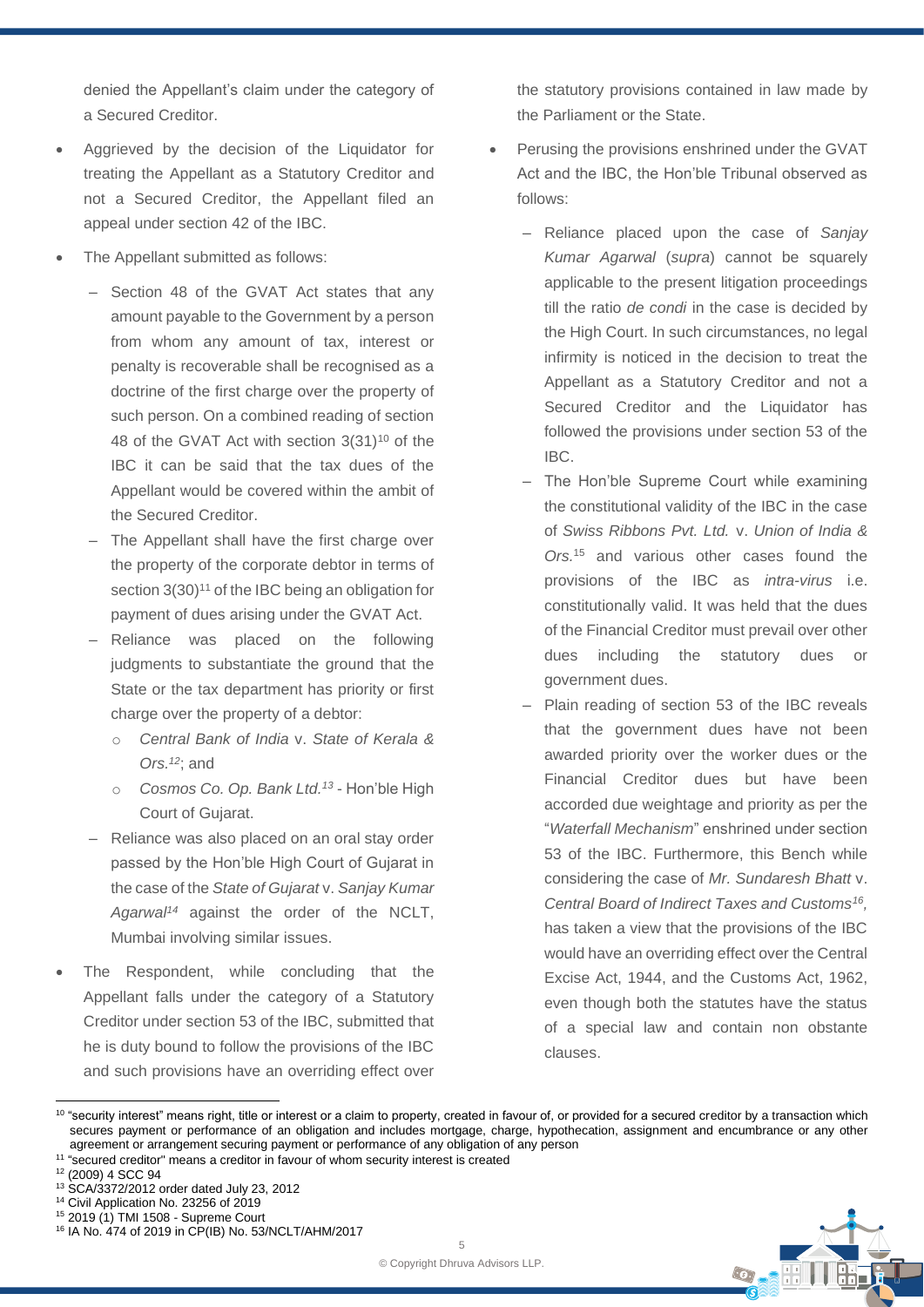- ‒ The priority for distribution of proceeds including liquidation assets, was settled by the Hon'ble Supreme Court in the case of *Solidaire India Pvt. Ltd.* v. *Fairgrowth Financial Services Ltd. & Ors<sup>17</sup>* and *Maruti Udyog Ltd.* v. *Ram Lal & Ors.<sup>18</sup> .* The Court held that*,* when two special statutes contain a non obstante clause, the latter statute must prevail. Therefore, the IBC, being enacted subsequent to the GVAT Act, should have an overriding effect.
- ‒ Furthermore, the Hon'ble Supreme Court in the case of *Committee of Creditors of Essar Steel India Limited* v. *Satish Kumar Gupta & Ors.<sup>19</sup>* was held that even in resolution plan for the distribution of assets amongst the creditors, the Financial Creditors must be awarded a priority over the Operational Creditors and Government dues and the decision of the CoC in this regard would be conclusive and cannot be interfered with.

#### **Judgment**

The Hon'ble Tribunal upheld the decision of the Liquidator to treat the Appellant as a Statutory Creditor.

### **Dhruva Comments:**

Whether tax dues could be regarded as an operational debt has been a subject matter of dispute in the IBC. Interestingly, the recent decision of the Hon'ble Jharkhand High Court in case of *Electrosteel Steel Limited* v. *The State of Jharkhand & Ors.<sup>20</sup>*, categorised tax collected and not deposited as not a direct debt, so as to be construed as an operational debt.

### *MIOT Hospitals Ltd.* **v.** *The State of Tamil Nadu<sup>21</sup>*

### Issue for Consideration

Whether transfer of property in stents, valves, plates, pace makers (prosthetics), medicines, X-ray and other goods in the course of provision of medical services to inhouse patients amounts to 'works contract' and thereby a deemed sale to attract levy under the Tamil Nadu Value Added Tax Act, 2006 (TNVAT Act).

#### **Discussion**

- The Petitioners run hospitals and are providing medical / health services to inhouse patients. During the provision of such services, they surgically implant prosthetics in the bodies of patients and also provide ancillary services such as MRI scan films, X-rays etc. Packages were designed to provide such services and the consideration was received in accordance with the package. The Petitioners had not paid VAT on such packages and claimed the benefit of an exemption<sup>22</sup> whereby the sale of medicines by hospitals to their patients was exempted, irrespective of consultation fees being charged or not.
- The Respondents issued notices to the Petitioners proposing levy of tax under the TNVAT Act on such sales.
- However, the Petitioners instead of undertaking the adjudication procedure, filed the present Writ Petitions challenging the impugned notices on the following grounds:
	- The issue has been settled by the judgments<sup>23</sup> of four different High Courts which are squarely applicable in the present case.
	- Medical services cannot be regarded as 'works contract' as per section 2(43) of the TNVAT Act.
	- The Hon'ble Supreme Court in the case of *Bharat Sanchar Nigam Ltd.* v. *Union of India<sup>24</sup>* (para 44) has observed that when doctors hand

 $\odot$ 

 $20$  2020 (5) TMI 39 - Jharkhand High Court

<sup>22</sup> G.O.Ms.No.976 Revenue dated March 28, 1959

<sup>17</sup> (2001) 3 SCC 71

<sup>18</sup> (2005) 2 SCC 638

<sup>19</sup> 2019 (11) TMI 731 - Supreme Court

<sup>21</sup> 2020-VIL-238-MAD

<sup>23</sup> *Tata Main Hospital* v. *State of Jharkhand* [2007-VIL-11-JHR]; *International Hospital Pvt. Ltd.* v. *State of UP* [2014-VIL-48-ALH]; *Fortis Health Care Ltd.* v. *State of Punjab* [2015-VIL-73-P&H]; *Aswini Hospitals Pvt. Ltd.* v. *Intelligence officer, Thrissur* [2019-VIL-20-KER-LB] <sup>24</sup> 2006-VIL-07-SC-LB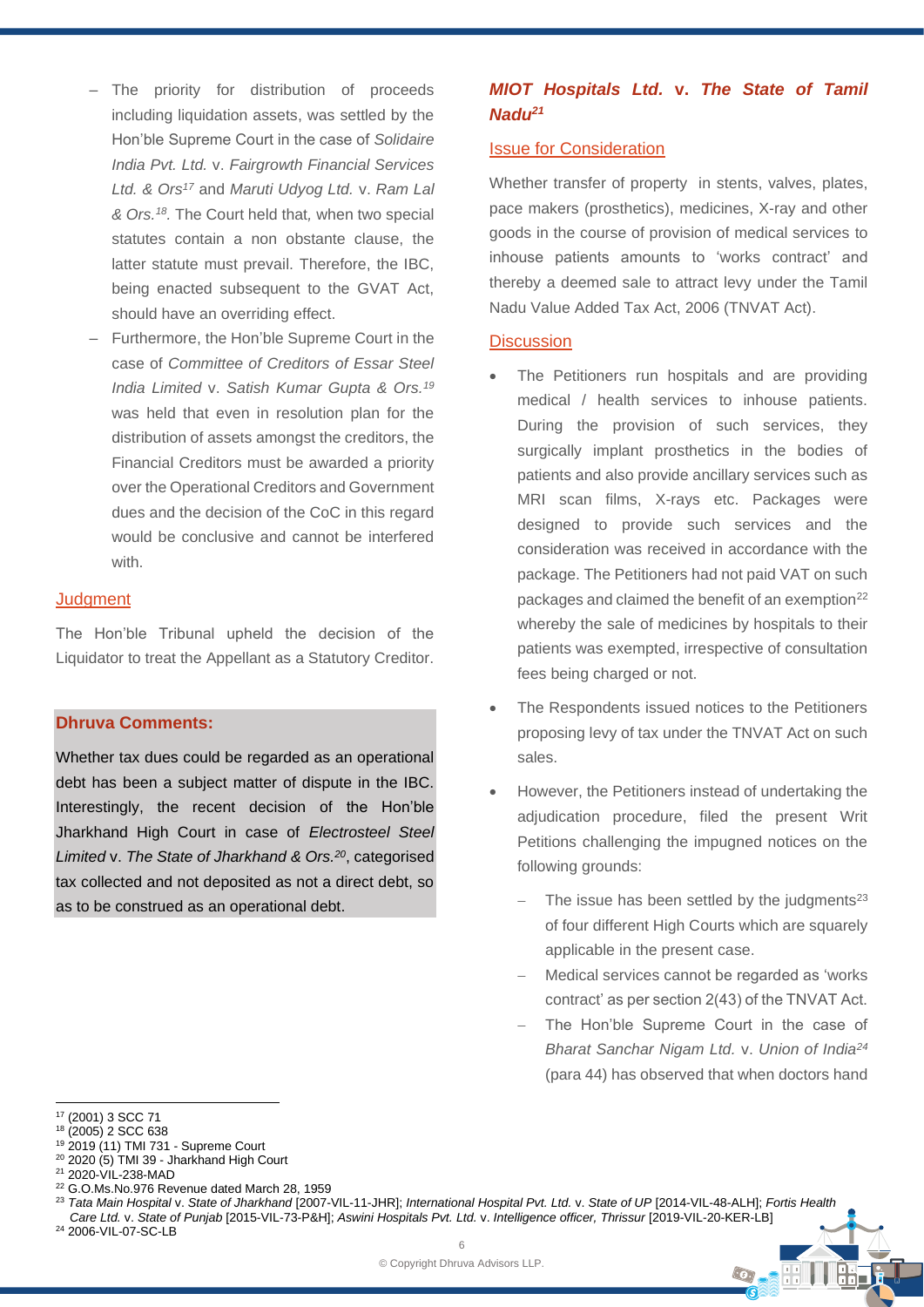out prescriptions to patients there is no sale of paper (goods) to tax the transaction as a sale. The same logic should apply to medicines / prosthetics etc.

- Medical / health service is not recognized as a sale or purchase under Article 366(29A) of the Constitution of India and under TNVAT Act.
- − Test to decide the substance of the contract is the 'dominant nature test' as enunciated by the Supreme Court in various judgments. The dominant intention was to provide health / medical services and not sale.
- The intention of legislature was not to include 'surgical procedures' into the Sales tax net, which is clear from the choice of words in the definition of 'works contract' under the TNVAT Act. The words 'implant' or 'transplant' have not been used in the definition of 'works contract'.
- There is a clear distinction in the legal treatment of 'property' and 'person'. The Law does not treat a person as property. The human body cannot be subject to works contract by going beyond the language used.
- Treating a human body as 'property' would validate suicide, foeticide, etc. Section 19 of the Transplantation of Human Organs and Tissues Act, 1994 makes commercial dealing in human organs a punishable offence. Thus, the legislative intent is not to tax.
- The term 'property' as used in section 2(43) of the TNVAT Act, cannot cover human beings or their live / un-detached parts and organs. Human beings are neither moveable nor immovable property for the purpose of said section. Thus, no tax should be levied by considering surgical procedures as 'works contract'.
- Under the Service tax regime, the levy on health care services was restricted and w.e.f. July 01, 2012, it was exempted. Also, under GST regime health care service is exempted.
- The Respondent contended as follows:
	- − The benefit of the exemption claimed *(supra)* was not available as it was confined to the sale of medicines. Further, the said exemption was

diluted by excluding the dispensaries of corporate hospitals as run by the Petitioners.

- Prosthetics implanted into the body results into 'sale' as there is transfer of property. Prosthetics are property being bought and sold are taxable at the rate of 5% under the TNVAT Act. Consumables such as X-rays, MRI scans, etc. utilized for such services are liable to be taxed under the TNVAT Act.
- By virtue of clause 29(1)(b) of Article 366 of the Constitution of India, there is a deemed transfer of property when implants are billed whether in a package or separately.
- − The four different High Court judgments *(supra)* relied upon are not relevant, as in the same the dealers were rendering only services without any transfer of property in goods.
- Petitioners had received consideration under a package, which included charges for prosthetics, etc. and hence, the Petitioners had indirectly collected consideration for sale of prosthetics.
- The term 'sale' as per TNVAT Act includes goods in any form.
- The Hon'ble High Court, after taking into account the judicial and legislative history surrounding the 46th constitutional amendment pertaining to the taxability of deemed sales and works contract transactions, observed as follows:
	- ‒ 'Works contract' is of infinite variety and it is not possible to exclude hospital services as outside the purview of Article 366(29A) of the Constitution of India even though the Supreme Court has made a contrary remark in the judgment of *Bharat Sanchar Nigam Ltd. (supra)*.
	- ‒ Works contract involves two fundamental elements, namely: transfer of material and rendering of service. The supplier transfers the ownership and possession of material to the recipient in the course of execution of works contract, which may result in a new identity of the material supplied or such material becomes part of an existing structure or goods.

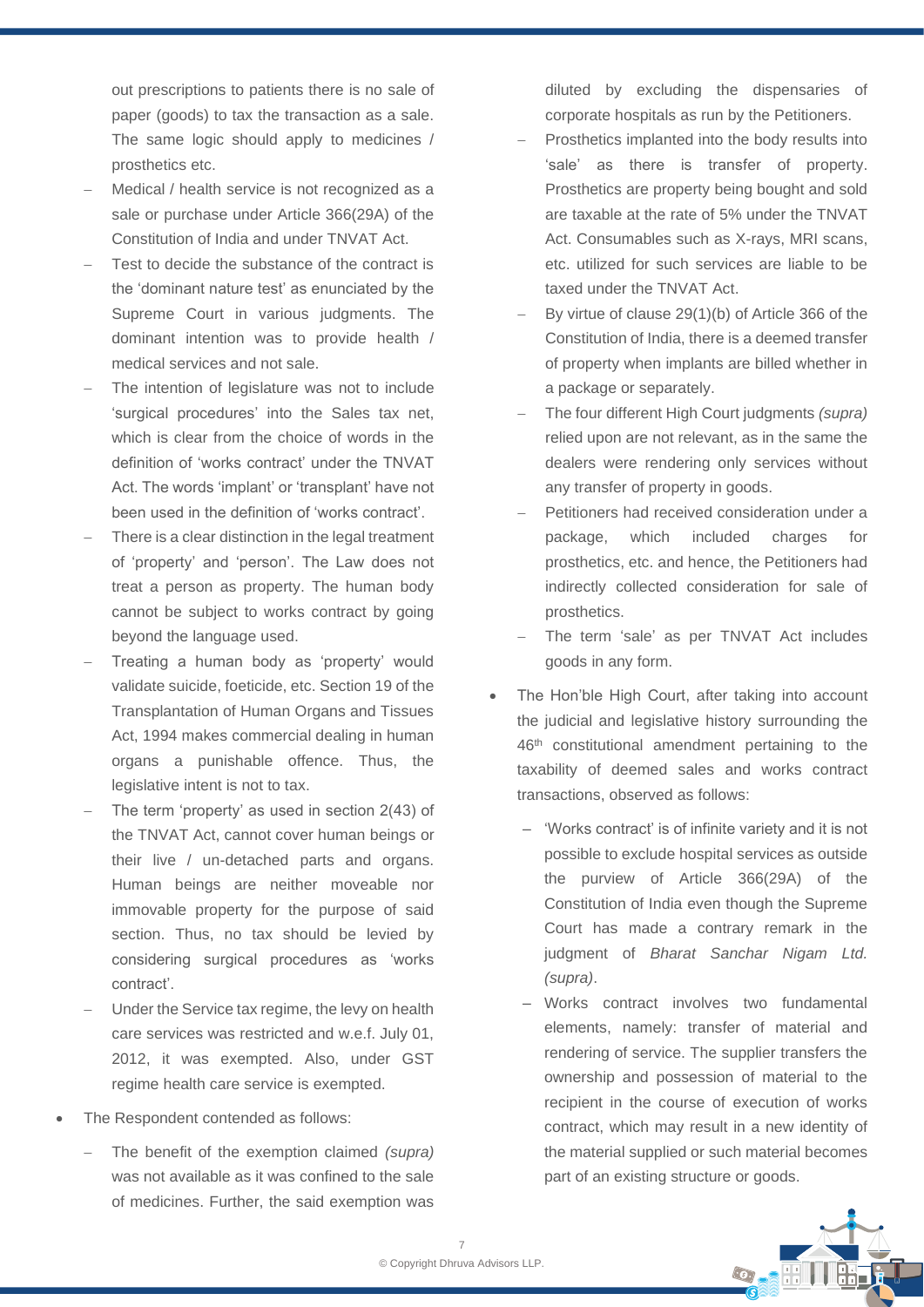- ‒ Works contract can be divisible or indivisible. The definition of 'works contract' as per TNVAT Act is expansive and not restricted to a specific genre of work.
- The dominant intention to transfer the property in goods is not relevant for works contract after the 46<sup>th</sup> constitutional amendment.
- ‒ The observation of the Supreme Court in the case of *Larsen and Toubro Ltd.* v. *State of Karnataka<sup>25</sup>* that 'works contract' takes within its fold all genres and is not restricted to one specie of contract dilutes the illustration in para 44 of the Supreme Court judgment in the case of *Bharat Sanchar (supra)*. Further, treatment with a medicine cannot be equated with the complicated medical procedures undertaken by the Petitioners.
- To arque that medical service involves all elements of works contract and yet is not a 'works contract' is an argument and a point of view too farfetched. Like building contracts, a transaction of a medical service can also amount to a works contract as the definition of 'works contract' is not confined to a particular genre of contract.
- ‒ Even if the dominant intention was to not to transfer the property in goods and rather render services, it is open to states to levy Sales tax on materials used in such contract, if such contract otherwise has elements of a 'works contract'.
- The Petitioners wrongly availed the benefit of exemption *(supra)* even after it was diluted.
- ‒ The decision of the Supreme Court in the case of *Commissioner, Central Excise and Customs, Kerala* v. *Larsen and Toubro Ltd.<sup>26</sup>* dealing with service tax, held that a works contract is a different specie distinct from a contract of services. This makes it clear that Sales tax is payable on the supply portion.
- ‒ Works contract under GST has been restricted to any work undertaken for an **immovable property** only.
- ‒ The intent of the legislature under the Service tax law and the GST law is to exempt

healthcare services from tax. However, in the absence of any specific notification under the TNVAT Act, it cannot be said that health services involving prosthetics etc. are not liable to VAT.

- The four different High Court judgments relied upon by the Petitioners *(supra)* are distinguishable on the following basis:
	- o Tata Main Hospital: The dominant nature test invoked in the case does not survive after the 46<sup>th</sup> constitutional amendment. In this case the Court did not answer as to whether in the course of provision of medical / health services any clause of 'sale' under the Bihar Finance Act, 1981 was attracted or not. Only after ruling out the same and the definition of works contract (under the Bihar Finance Act, 1981) could Court proceed to determine the taxability or non-taxability of the transaction.
	- o International Hospital Pvt. Ltd.: There was no discussion in the judgment as to how the Court has arrived at its conclusion when the very purpose of expanding the scope of tax on purchase and sale as per 46<sup>th</sup> constitutional amendment was to include transactions involving not only sale but also deemed sale.
	- o Fortis Health Care Ltd. and Ashwini Hospitals Pvt. Ltd.: The reasoning provided runs contrary to the express language in Article 366(29A) of the Constitution of India and also to the ratio of Supreme Court in the case of *Bharat Sanchar Nigam Ltd. (supra)*.
- The reason for bringing the 46<sup>th</sup> constitutional amendment was to bring indivisible contracts within the purview of Sales tax and hence after the amendment, the view of the Hon'ble Supreme Court in the case of *State of Madras* v. *Gannon Dunkerley & Co. (Madras) Ltd.<sup>27</sup>* has no precedential value.



<sup>25</sup> 2013-VIL-03-SC-LB <sup>26</sup> 2015-VIL-88-SC-ST

<sup>&</sup>lt;sup>27</sup> AIR 1958 SC 560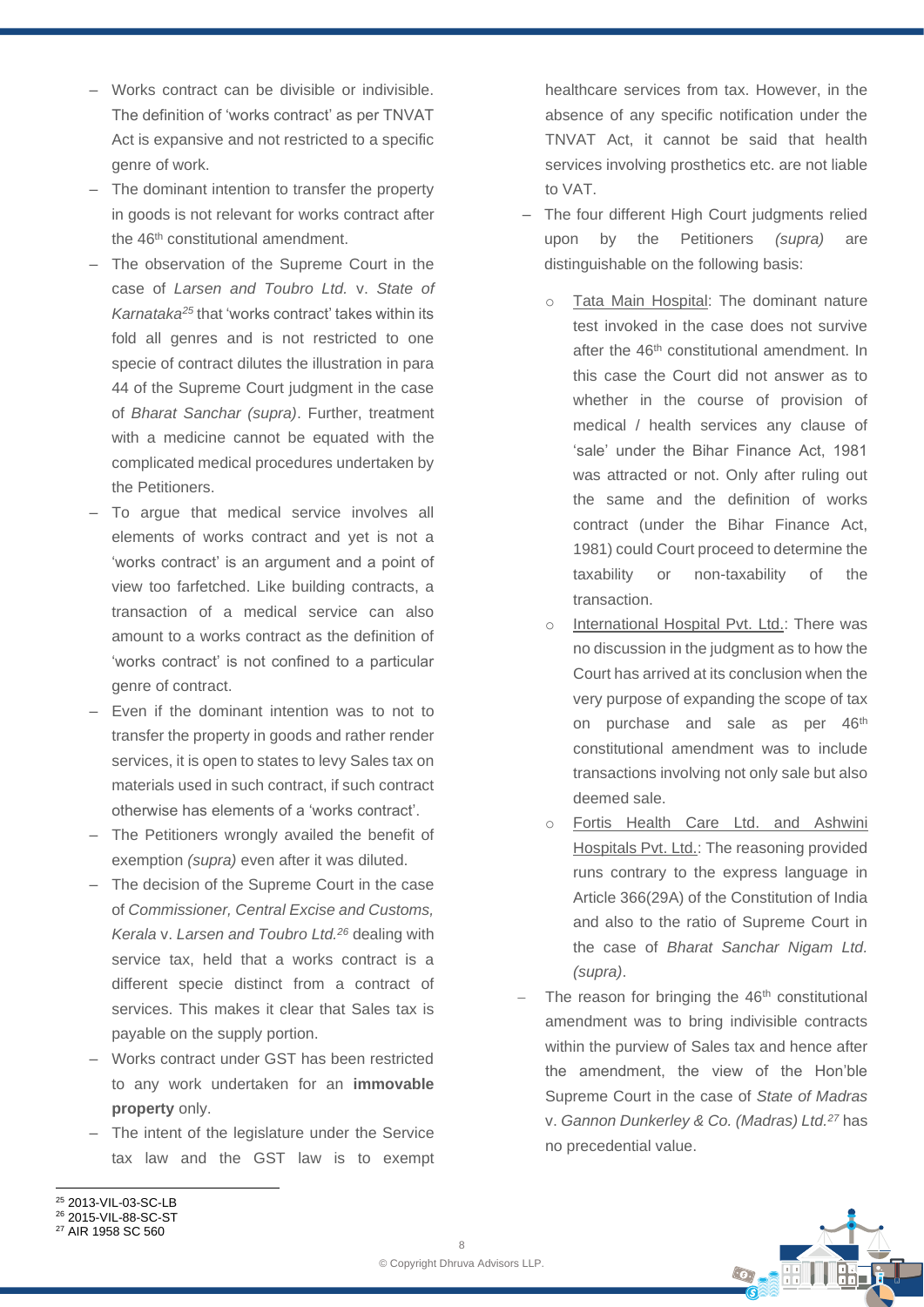- − The Supreme Court in the case of *Bharat Sanchar Nigam Ltd (supra)* has held that subclauses of Article 366(29A) of the Constitution of India does not cover hospital services. However, there is no legal basis to follow this conclusion any longer in light of the subsequent decisions of the Supreme Court.
- − The decision of the Supreme Court in *Bharat Sanchar Nigam Ltd (supra)* which was relied upon in the four different High Court decisions *(supra)* should have been applied with caution and circumspection as the *Bharat Sanchar Nigam Ltd.* case was concerned with 'transfer of right to use' which is another specie of sale different from 'works contract'. The different High Courts in these four rulings have examined the issue from a common perspective and not from the point of view of 'works contract' and hence the ratio of these judgments is not binding.
- The definition of works contract as per TNVAT Act is of very wide import and is not limited or confined to any specific genre of contract involving service and supply of goods or to an immovable property. Any agreement for fitting or installation of any movable property such as prosthetics would qualify as works contract.
- Fitting out or implanting prosthetics alleviates pain and improves the life of the patient and can be construed as 'works contract'.
- Dispensing of medicine to patients while they undergo treatment cannot come within the purview of 'works contract' and cannot be liable to tax.
- The term 'works contract' cannot be given a restricted meaning merely because 'works contract' as a concept was originally confined to contracts relating to immovable properties.
- The definition of works contract can include hospital / health / medical services involving composite contracts of provision of service along with supply of goods.
- The decision of the four different High Court rulings (discussed supra) would be acceptable

in the era prior to the  $46<sup>th</sup>$  constitutional amendment.

There is not only transfer of possession of prosthetics into the physiology of the patient but also the ownership of such prosthetics for consideration in the course of provision of medical / health services. Also, the cost of Xray, CT scans, etc. gets included in the package is taxable, as such activity can be termed as the processing of movable property.

#### **Judgment**

The Hon'ble High Court held that the Respondents were justified in proposing a demand to tax the Petitioners. Further, the demand shall be confirmed to the value of prosthetics and charges incurred for X-ray, CT scan etc. and exclude the value of medicines and other consultation charges.

### **Dhruva Comments:**

The concept of works contract, whether in the Sales tax / VAT regime, Service tax or even GST, has been a subject matter of litigation post the 46<sup>th</sup> constitutional amendment.

The Maharashtra VAT department had issued a circular<sup>28</sup> wherein it was clarified that the dominant intention in administering medicines or consumables or implants is treatment of disease and not supply of the same. It did not amount to deemed sale. Reliance was placed upon the Supreme Court judgment in the case of *Bharat Sanchar Nigam Ltd (supra)*. The Special Leave Petition filed in the case of *Tata Main Hospital (supra)* stands dismissed by the Supreme Court and the judgments in the case of *International Hospital Pvt Ltd.* and *Fortis Health Care Ltd. (supra)* are pending for admission before the Supreme Court.

The judgment states that the dominant nature test propounded in *Bharat Sanchar Nigam Ltd. (supra)* needs reconsideration. Considering the divergent rulings, it will be interesting to see how the judiciary unfolds on this subject.

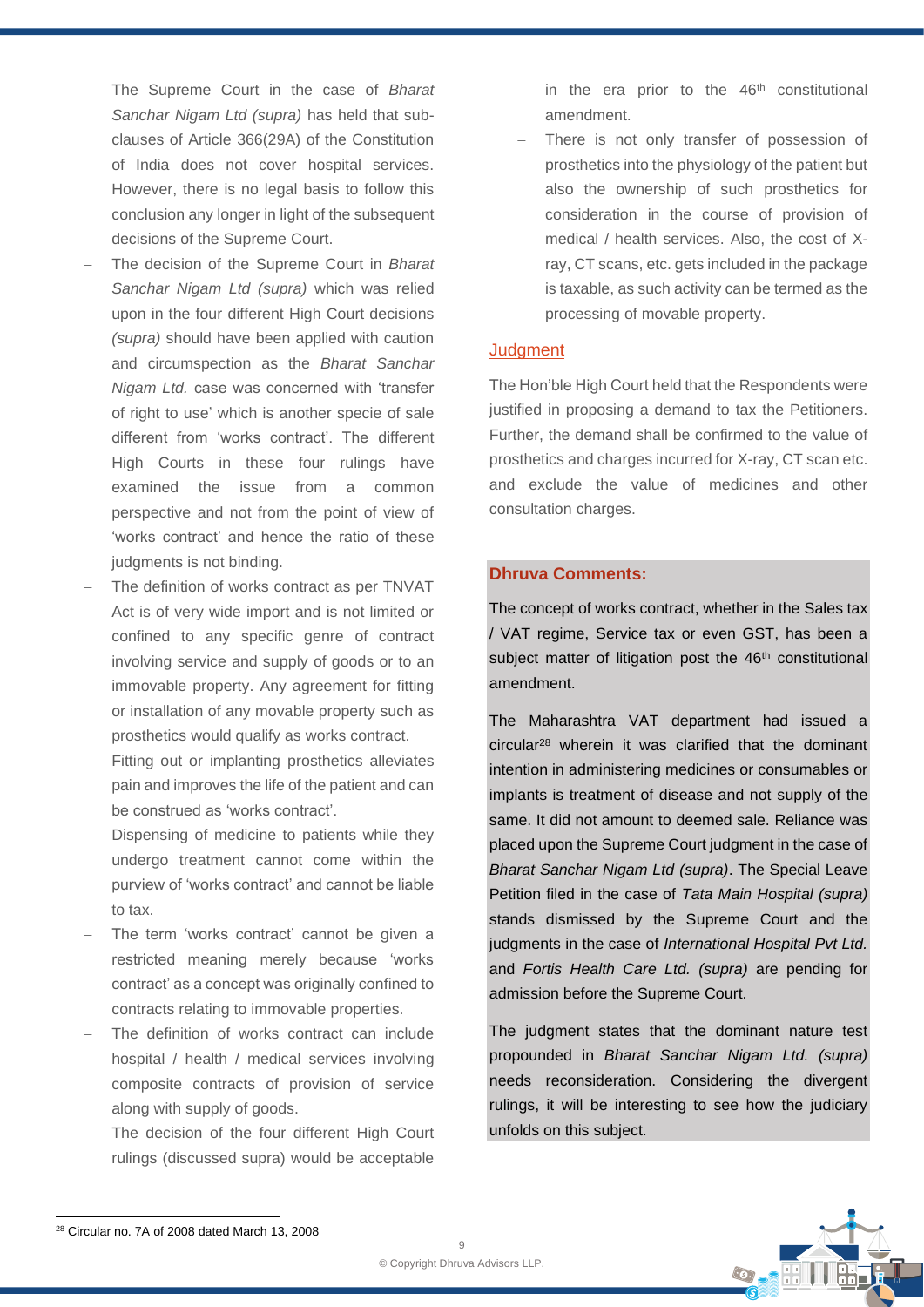# **Circular under GST era**

### *Clarification on refund related issues<sup>29</sup>*

- CBIC had issued a circular<sup>30</sup> (said circular) wherein it was clarified that the refund of accumulated input tax credit (ITC) would be restricted to only those invoices which are uploaded by the supplier in Form GSTR-1 and are reflected in Form GSTR-2A of the applicant.
- Representations were received that the authorities have rejected the refund claims in respect of the ITC availed on Imports, ISD invoices, RCM supplies, etc. citing the said circular, since the said invoices / documents were not reflected in Form GSTR-2A of the applicant.
- It has now been clarified that prior to the issuance of the said circular, the refund was being granted even in respect of those invoices which were not reflected in Form GSTR-2A and which were uploaded by the applicant along with the refund application. The said circular in any way does not impact the refund of ITC availed on invoices / documents relating to imports, ISD invoices, RCM supplies, etc. The treatment of refund on the same will continue as it was before the issuance of the said circular.

### **Dhruva Comments:**

Circular was very much the need of the hour considering the cash flow impact being faced by the trade at large due to the lockdown. The department should now expedite the processing of refund applications being rejected on the said basis.



<sup>30</sup> Circular no. 135/05/2020-GST dated March 31, 2020

<sup>29</sup> Circular no. 139/09/2020-GST dated June 10, 2020